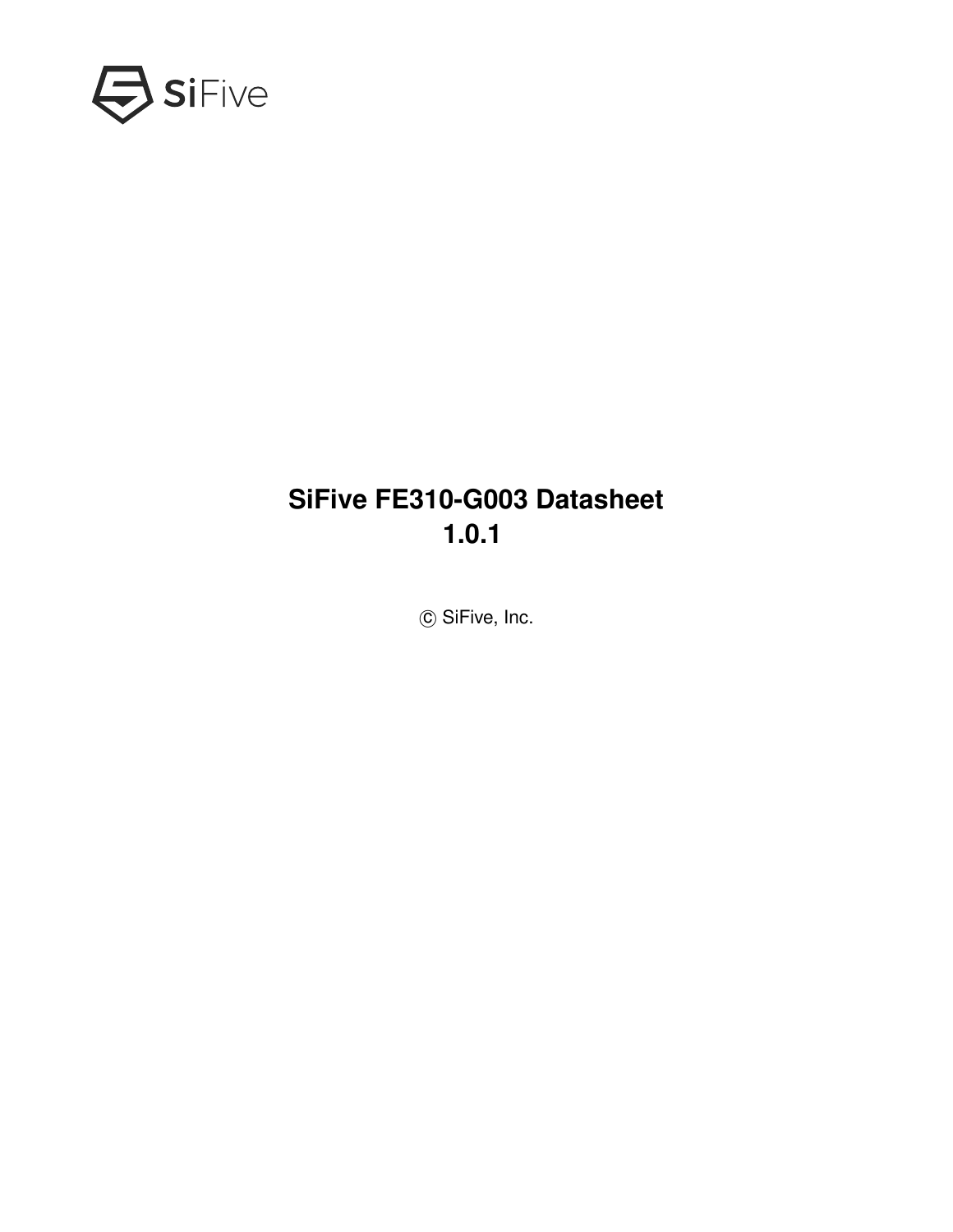# **SiFive FE310-G003 Datasheet**

### **Proprietary Notice**

Copyright © 2016-2021, SiFive Inc. All rights reserved.

SiFive FE310-G003 Datasheet by SiFive, Inc. is licensed under Attribution-NonCommercial-NoDerivatives 4.0 International. To view a copy of this license, visit: http://creativecommons.org/licenses/by-nc-nd/4.0

Information in this document is provided "as is", with all faults.

SiFive expressly disclaims all warranties, representations and conditions of any kind, whether express or implied, including, but not limited to, the implied warranties or conditions of merchantability, fitness for a particular purpose and non-infringement.

SiFive does not assume any liability rising out of the application or use of any product or circuit, and specifically disclaims any and all liability, including without limitation indirect, incidental, special, exemplary, or consequential damages.

SiFive reserves the right to make changes without further notice to any products herein.

### **Release Information**

| Version   Date |               | Changes                                         |
|----------------|---------------|-------------------------------------------------|
| 1.0.1          |               | March 25, 2021   Added Creative Commons license |
| 1.0.0          | July 27, 2020 | Initial Datasheet Release                       |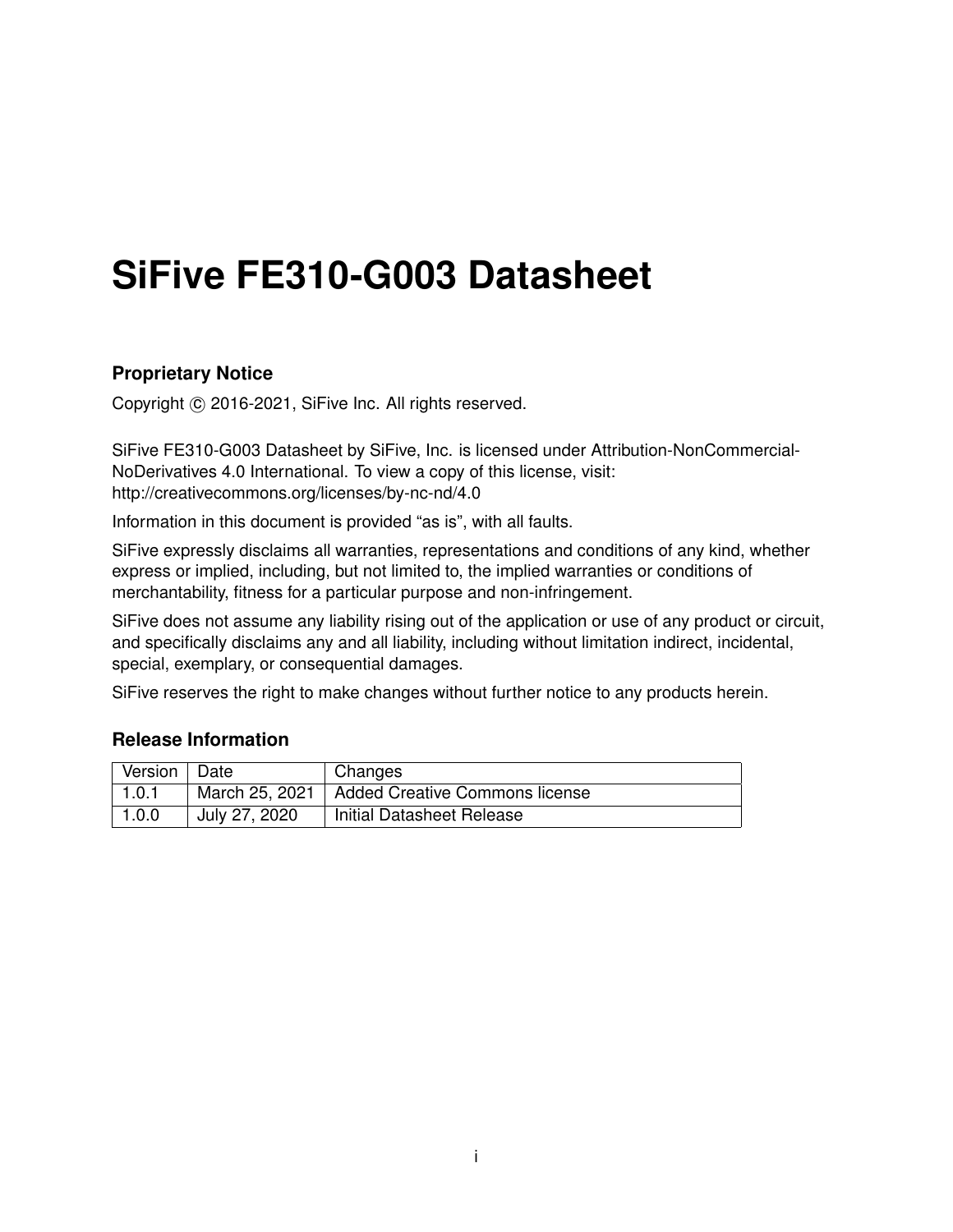# **Contents**

|                |      | SiFive FE310-G003 Datasheet                                                                                                         | j.                         |
|----------------|------|-------------------------------------------------------------------------------------------------------------------------------------|----------------------------|
| 1              |      | FE310-G003 Description                                                                                                              | $\mathbf 1$                |
|                | 1.1  |                                                                                                                                     | $\overline{\phantom{0}}$ 1 |
|                | 1.2  |                                                                                                                                     |                            |
| $\overline{2}$ |      | <b>FE310-G003 Pins</b>                                                                                                              | $\overline{2}$             |
|                | 2.1  |                                                                                                                                     | $\overline{2}$             |
|                | 2.2  |                                                                                                                                     | 3                          |
|                | 2.3  |                                                                                                                                     | 3                          |
|                | 2.4  |                                                                                                                                     | $\overline{4}$             |
|                | 2.5  |                                                                                                                                     | $\overline{4}$             |
|                | 2.6  |                                                                                                                                     | $\overline{4}$             |
|                | 2.7  |                                                                                                                                     | $\overline{4}$             |
|                | 2.8  |                                                                                                                                     | 5                          |
| 3              |      | <b>Configuration and Block Diagram</b>                                                                                              | 6                          |
|                | 3.1  |                                                                                                                                     | $6\phantom{1}6$            |
|                | 3.2  |                                                                                                                                     | 6                          |
|                | 3.3  |                                                                                                                                     | 6                          |
|                | 3.4  |                                                                                                                                     | 6                          |
|                | 3.5  |                                                                                                                                     | 6                          |
|                | 3.6  |                                                                                                                                     | $\overline{7}$             |
|                | 3.7  |                                                                                                                                     | $\overline{7}$             |
|                | 3.8  |                                                                                                                                     | $\overline{7}$             |
|                | 3.9  |                                                                                                                                     | 8                          |
|                | 3.10 | Power Supply (and a series are a series and a series are series and a series and a series are series and a series of $\mathbb{R}^n$ | 8                          |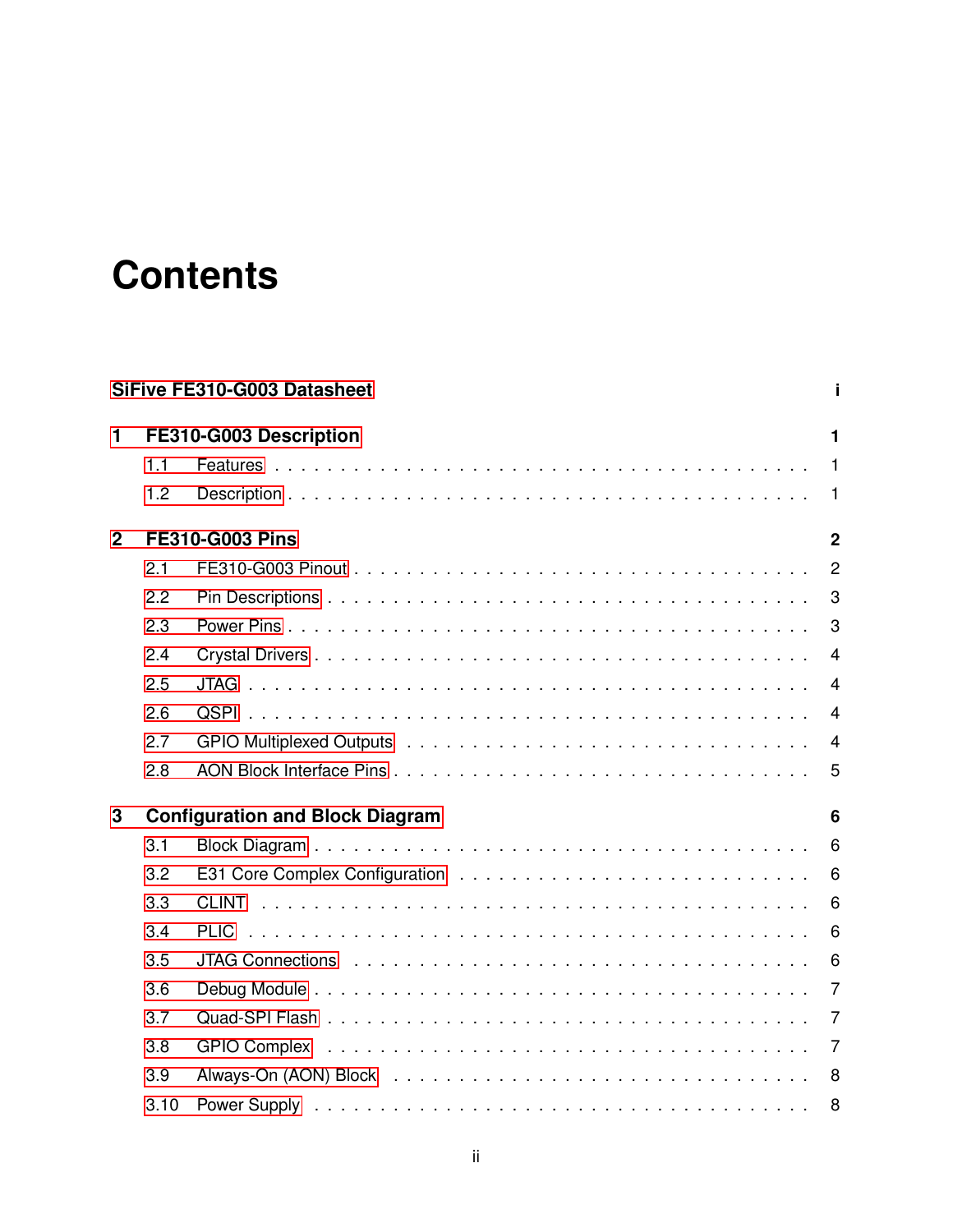|                |     | Copyright (C) 2016-2021, SiFive Inc. All rights reserved. | iii. |
|----------------|-----|-----------------------------------------------------------|------|
| 4              |     | <b>FE310-G003 Electrical Specifications</b>               | 9    |
| 5              |     | FE310-G003 Application Notes and Errata                   | 11   |
|                | 5.1 |                                                           |      |
| 6              |     | FE310-G003 OTP Application Notes                          | 12   |
|                | 6.1 |                                                           |      |
|                | 6.2 |                                                           |      |
| $\overline{7}$ |     | FE310-G003 Package Information                            | 14   |
|                | 7.1 |                                                           |      |
|                | 7.2 |                                                           |      |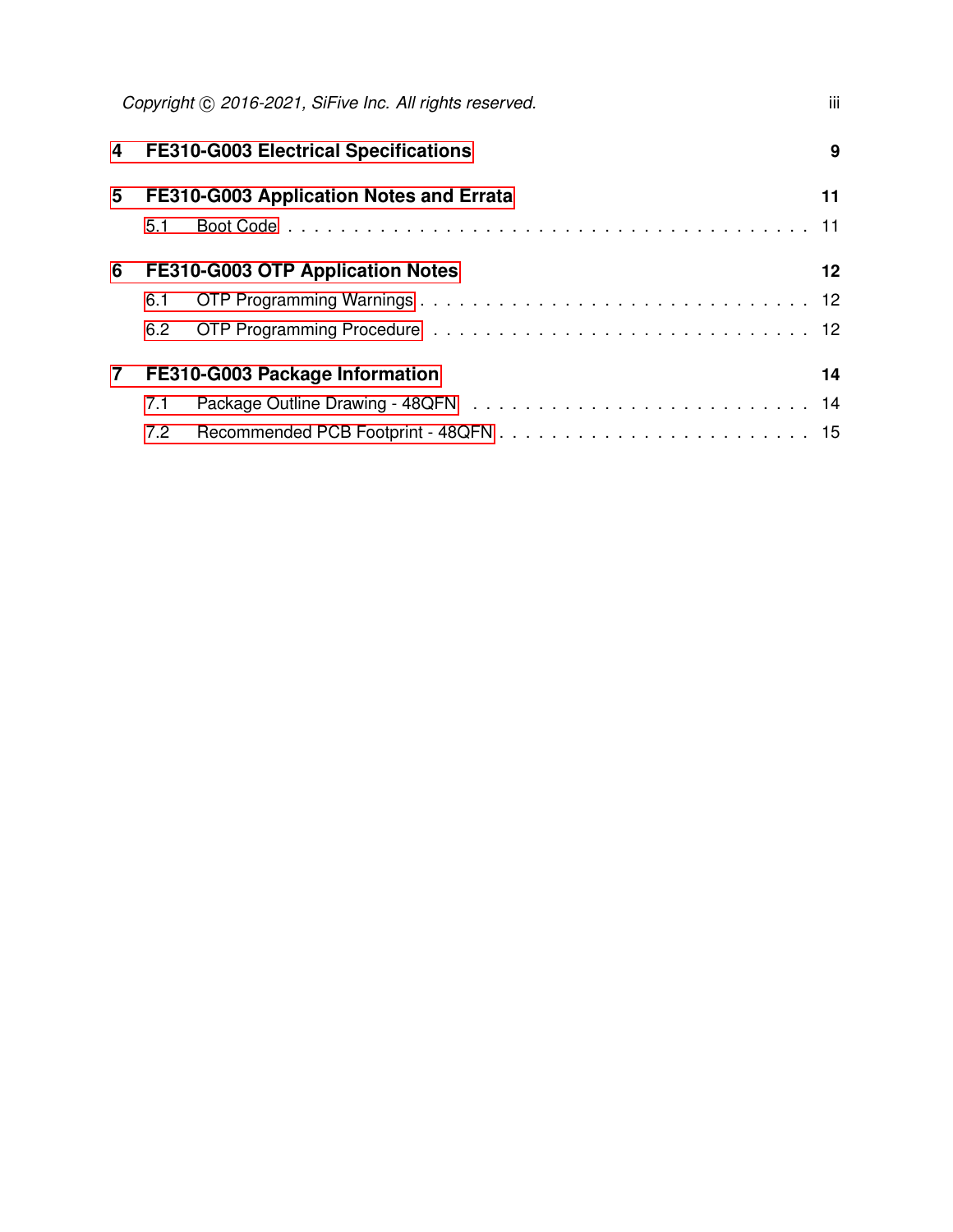# <span id="page-4-0"></span>**FE310-G003 Description**

#### <span id="page-4-1"></span>**Features**

- SiFive E31 Core Complex.
- Flexible clocking options including internal PLL, free-running ring oscillator and external 16MHz crystal.
- 1.61 DMIPs/MHz, 2.73 Coremark/MHz
- RV32IMAC
- 8kB OTP Program Memory
- 16kB Instruction Cache
- 64kB Data SRAM
- 3 Independent PWM Controllers
- External RESET pin
- JTAG, SPI, I2C and UART interfaces.
- QSPI Flash interface.
- Requires 1.8V and 3.3V supplies.
- Hardware Multiply and Divide

#### <span id="page-4-2"></span>**Description**

The FE310-G003 is built around the E31 Core Complex instantiated in the Freedom E300 platform.

The *FE310-G003* manual should be read together with this datasheet. This datasheet provides electrical specifications and an overview of the FE310-G003.

The FE310-G003 implements full production test and will be offered as fully qualified and tested parts in produciton quantities. Please consult with SiFive marketing for schedule and specification.

The FE310-G003 comes in a convenient, industry standard 6x6mm 48-lead QFN package ( 0.4mm pad pitch ).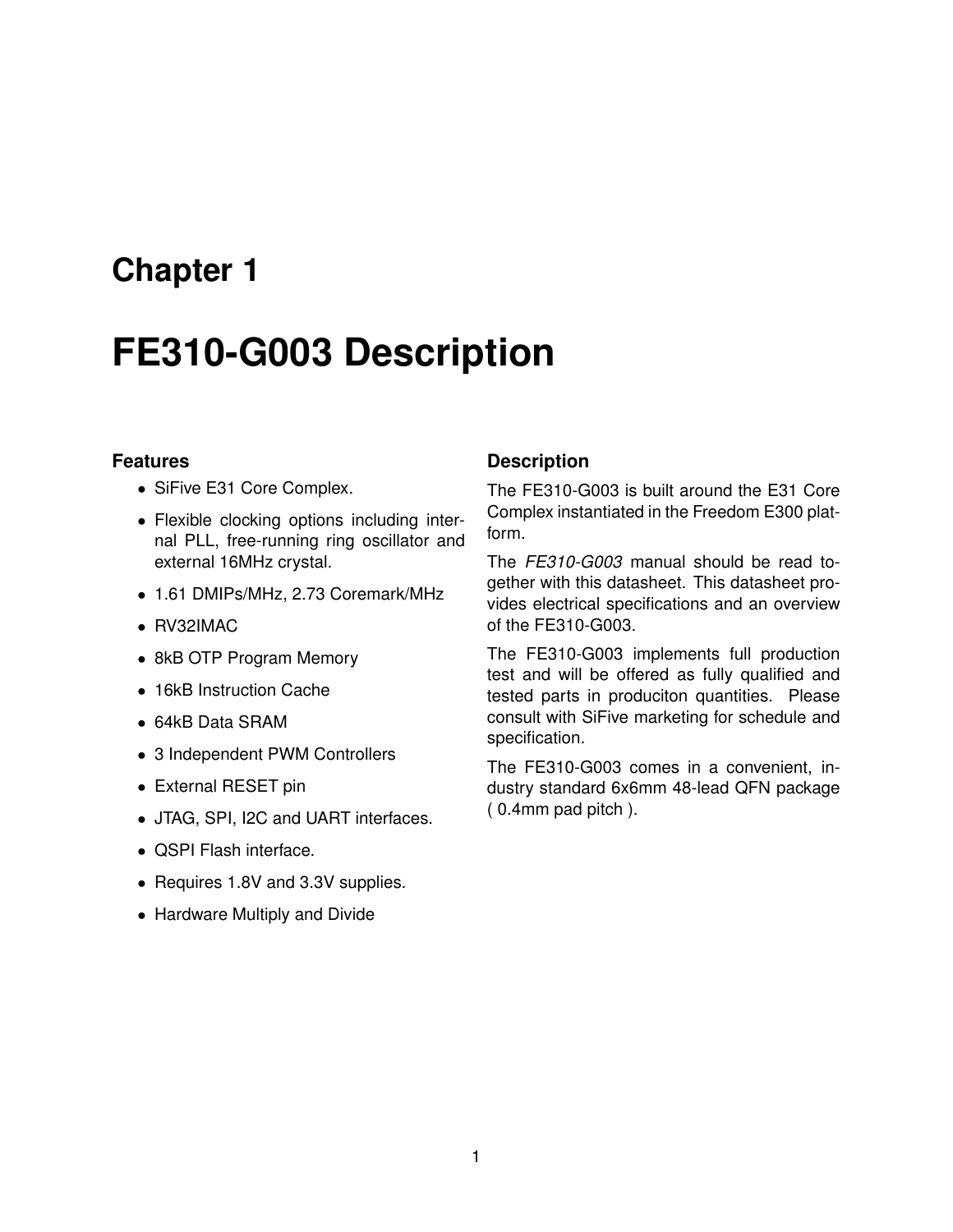# <span id="page-5-0"></span>**FE310-G003 Pins**

#### <span id="page-5-1"></span>**FE310-G003 Pinout**

The FE310-G003 is offered in a convenient 48-lead 6x6 QFN package ( 0.4mm lead pitch ). The exposed paddle ( Pin 49 ) must be connected directly to the ground plane.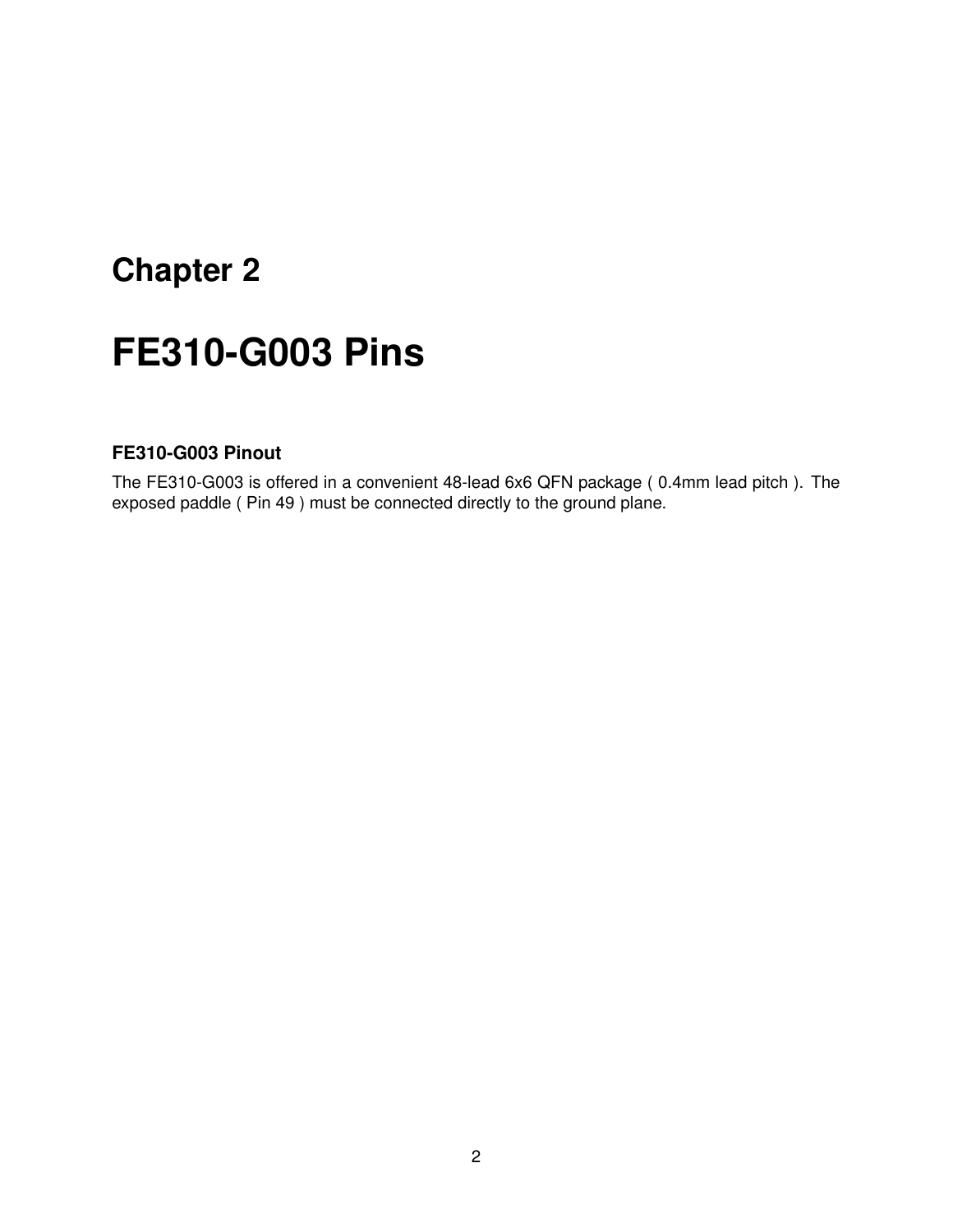

**Figure 2.1:** FE310-G003 Pinout

### <span id="page-6-0"></span>**Pin Descriptions**

#### <span id="page-6-1"></span>**Power Pins**

**VDD ( 6, 30, 46 ) :** Core supply voltage. 1.8V +/- 10%. Recommended 1uF ceramic bypass capacitor to GND plane mounted close to the device. All VDD pins must be connected externally.

**IVDD, AON IVDD ( 11, 19, 23, 32, 47 ) :** I/O and AON supply voltage. 3.3V +/- 10%. Recommended 1uF ceramic bypass capacitor to GND plane mounted close to the device. All IVDD pins must be connected externally.

**OTP\_AIVDD (12):** OTP supply voltage. 3.3V +/- 10%. Recommended 1uF ceramic bypass capacitor to GND plane mounted close to the device. All IVDD pins must be connected externally.

**PLL AVDD ( 7 ) :** PLL supply voltage. 1.8V +/- 10%. Recommended 1uF ceramic bypass capacitor to GND plane mounted close to the device. All VDD pins must be connected externally.

**PLL AVSS ( 8 ) :** Isolated PLL supply bypass. Connect through a 1uF ceramic capacitor to PLL\_AVDD. This pin is not to be connected directly to GND.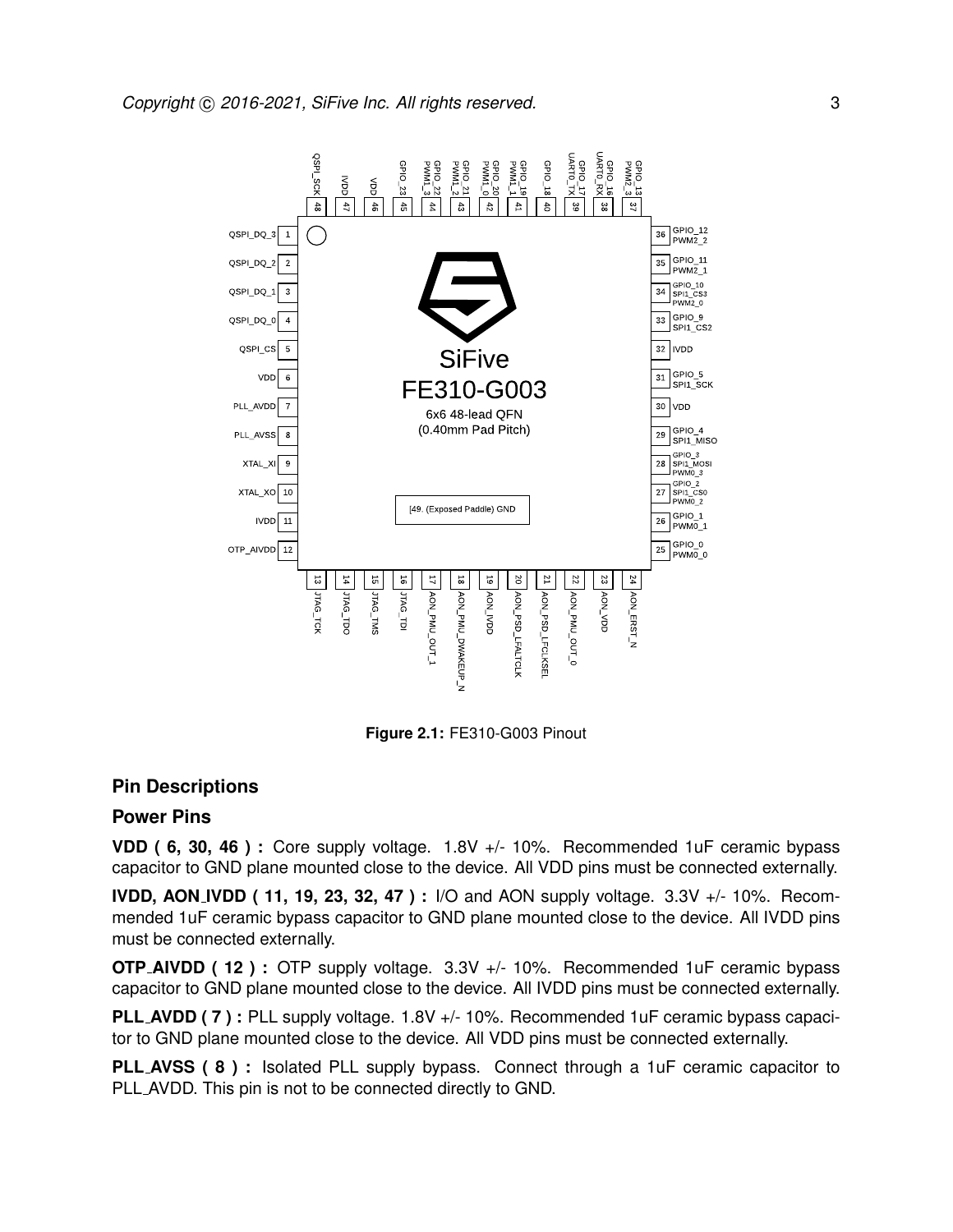**GND ( 49 ) :** Exposed paddle is a ground return and must be connected directly to the ground plane.

### <span id="page-7-0"></span>**Crystal Drivers**

**XTAL XI ( 9 ) :** 16MHz Crystal Input **XTAL XO ( 10 ) :** 16MHz Crystal Output

> An external 16MHz crystal may be connected between the two XTAL pins. The crystal should have a capacitive load of 12 pF and an ESR 80 Ohms. An external oscillator may also be used to drive the FE310-G000 through the XTAL XI input, in which case the XTAL XO pin should be left floating. The external oscillator should operate between GND and the 1.8V VDD supply.

### <span id="page-7-1"></span>**JTAG**

**JTAG TCK ( 13 ) :** JTAG TCK Input **JTAG TDO ( 14 ) :** JTAG TDO Output **JTAG TMS ( 15 ) :** JTAG TMS Input **JTAG TDI ( 16 ) :** JTAG TDI Input

Please refer to the *FE310-G003 Manual* for information on the JTAG and debug facilities.

#### <span id="page-7-2"></span>**QSPI**

**QSPI DQ 3 ( 1 ) :** Bidirectional Quad SPI Data Line **QSPI DQ 2 ( 2 ) :** Bidirectional Quad SPI Data Line **QSPI DQ 1 ( 3 ) :** Bidirectional Quad SPI Data Line **QSPI DQ 0 ( 4 ) :** Bidirectional Quad SPI Data Line **QSPI CS ( 5 ) :** Quad SPI Chip Select OUTPUT, Active Low. **QSPI SCK ( 48 ) :** Quad SPI Clock OUTPUT

Please refer to the *FE310-G003 Manual* for information on the SPI FLASH interface and to the Applications Notes and Errata section of this datasheet for information in the SPI implementation.

### <span id="page-7-3"></span>**GPIO Multiplexed Outputs**

The General Purpose Input/Output pins are multiplexed with PWM, SPI and UART functions as described in Table [2.1.](#page-8-1) GPIO pins may be configured as inputs or outputs, with a weak pull-up, and with two drive strengths. In addition, PWM, SPI and UART functions may be multiplexed on the pins through the GPIO control register. Please refer to the *FE310-G003 Manual* for information on GPIO capabilities.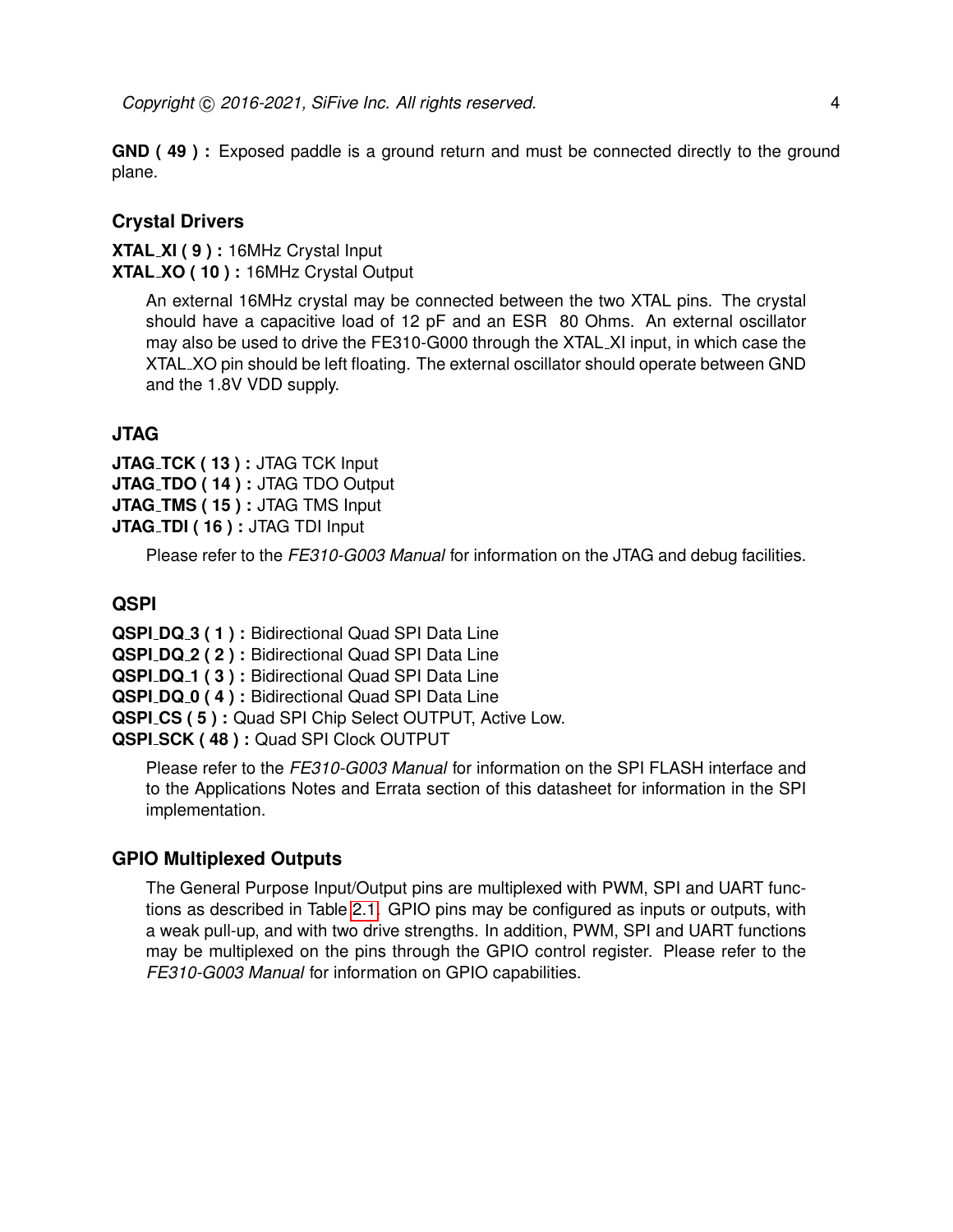<span id="page-8-1"></span>

| <b>Name</b>         | Pin | <b>GPIO</b>       | <b>PWM</b>                | <b>SPI</b> | <b>UART</b>            | 12C      |
|---------------------|-----|-------------------|---------------------------|------------|------------------------|----------|
| GPIO <sub>-0</sub>  | 25  | $0$ I/O           | <b>PWM0_0 O</b>           |            |                        |          |
| GPIO <sub>-1</sub>  | 26  | 1 <sub>1</sub> /O | <b>PWM0_1 O</b>           |            |                        |          |
| GPIO <sub>-2</sub>  | 27  | 2 <sub>1</sub> /O | <b>PWM0_2 O</b>           | SPI1_SS0   |                        |          |
| GPIO <sub>-3</sub>  | 28  | 3 I/O             | <b>PWM0<sub>-3</sub>O</b> | SPI1_MOSI  |                        |          |
| GPIO <sub>-4</sub>  | 29  | $4$ I/O           |                           | SPI1_MISO  |                        |          |
| GPIO <sub>-5</sub>  | 31  | 5 I/O             |                           | SPI1_SCK   |                        |          |
| GPIO <sub>-9</sub>  | 33  | 9 I/O             |                           | SPI1_SS2   |                        |          |
| GPIO <sub>-10</sub> | 34  | 10 I/O            | <b>PWM2_0 O</b>           | SPI1_SS3   |                        |          |
| GPIO <sub>-11</sub> | 35  | 11 I/O            | <b>PWM2_1 O</b>           |            |                        |          |
| GPIO <sub>-12</sub> | 36  | 12 I/O            | <b>PWM2_2 O</b>           |            |                        | I2C0 SDA |
| GPIO <sub>-13</sub> | 37  | 13 I/O            | <b>PWM2_3 O</b>           |            |                        | I2C0 SCL |
| GPIO <sub>-16</sub> | 38  | 16 I/O            |                           |            | UARTO_RX I             |          |
| GPIO <sub>-17</sub> | 39  | 17 I/O            |                           |            | UART0 <sub>-</sub> TXO |          |
| GPIO <sub>-18</sub> | 40  | 18 I/O            |                           |            | UART1_TX O             |          |
| GPIO <sub>-19</sub> | 41  | 19 I/O            | <b>PWM1_1 O</b>           |            |                        |          |
| GPIO <sub>-20</sub> | 42  | 20 I/O            | <b>PWM1_0 O</b>           |            |                        |          |
| GPIO <sub>_21</sub> | 43  | 21 I/O            | <b>PWM1_2 O</b>           |            |                        |          |
| GPIO <sub>22</sub>  | 44  | 22 I/O            | <b>PWM1_3 O</b>           |            |                        |          |
| GPIO <sub>-23</sub> | 45  | 23 I/O            |                           |            | UART1_RXI              |          |

**Table 2.1:** GPIO pin assignments.

#### <span id="page-8-0"></span>**AON Block Interface Pins**

The following pins interface to the Always-ON ( AON ) block. AON Block I/O pins are 3.3V.

**AON PMU OUT 0 ( 22 ) :** Programmable SLEEP control OUTPUT.

**AON PMU OUT 1 ( 17 ) :** Programmable SLEEP control OUTPUT.

**AON PMU DWAKEUP N ( 18 ) :** Digital Wake-From-Sleep INPUT, active LOW.

**AON ERST N ( 24 ) :** External System Reset INPUT, active LOW.

**AON PSD LFALTCLK ( 20 ) :** Optional 32kHz Clock Input.

**AON PS LFCLKSEL ( 21 ) :** 32kHz Clock Source Selector. When driven low, AON PSD LFALTCLK input is used as the 32 kHz low-frequency clock source. When left unconnected or driven high, the internal LFROSC source is used.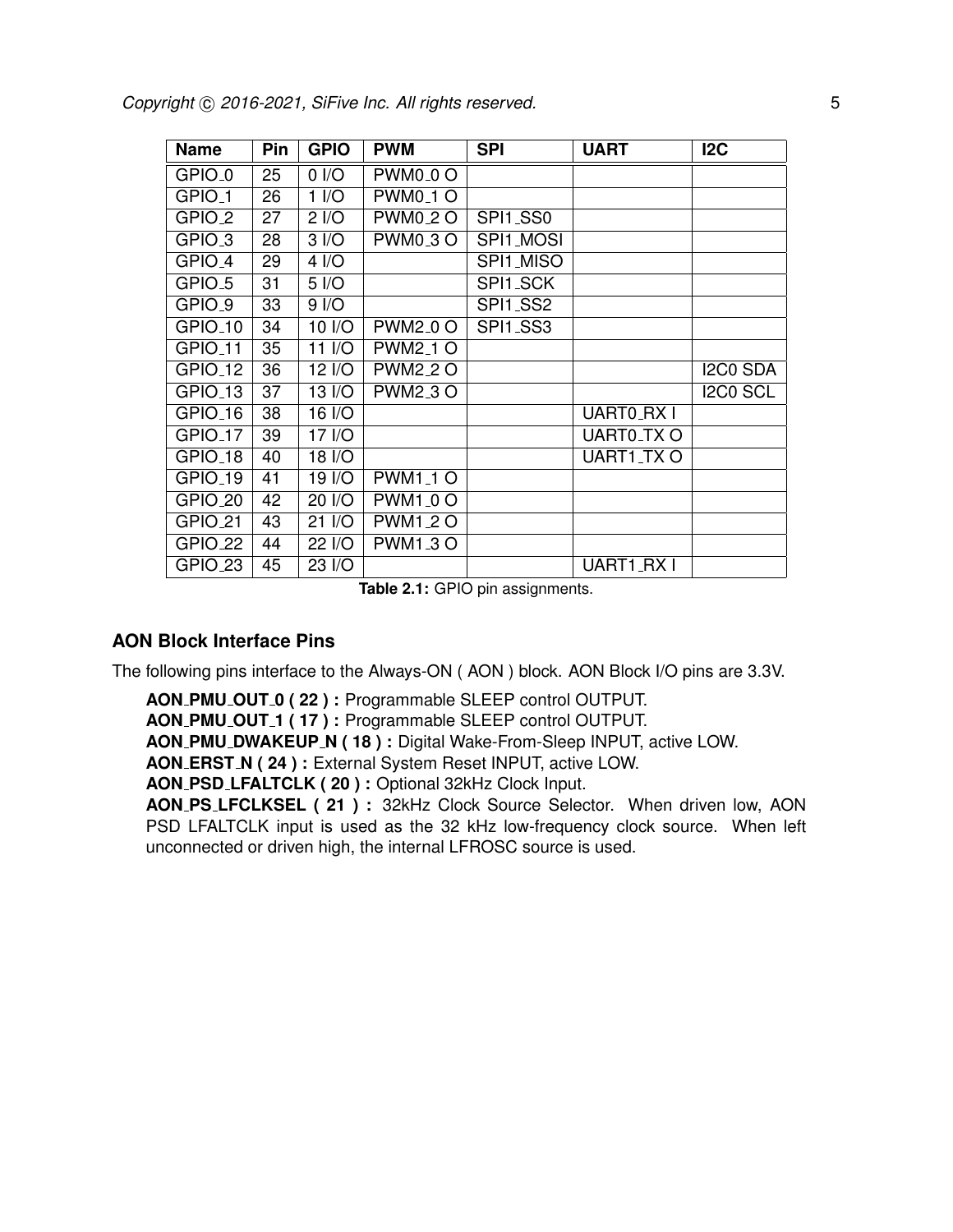# <span id="page-9-0"></span>**Configuration and Block Diagram**

### <span id="page-9-1"></span>**Block Diagram**

Figure [3.1](#page-10-3) shows the overall block diagram of the FE310-G003 . The FE310-G003 contains an E31 Core Complex, a selection of flexible I/O peripherals, a dedicated off-chip Quad-SPI flash controller for execute-in-place, 8 KiB of in-circuit programmable OTP memory, clock generation, and an always-on (AON) block including a programmable power-management unit (PMU).

### <span id="page-9-2"></span>**E31 Core Complex Configuration**

The core is configured to support the RV32IMAC ISA options.

The branch predictor configuration has 48 branch-target buffer (BTB) entries, 128 branch-history (BHT) entries, and a two-entry return-address stack (RAS).

The integer multiplier completes 8 bits per cycle, so takes up to four clock cycles for a single  $32\times32$ multiply operation.

The integer divider completes one bit per clock cycle, with an early out.

The instruction cache is a 16 KiB two-way set associative with 32-byte lines.

The data SRAM is 64 KiB.

### <span id="page-9-3"></span>**CLINT**

The Core Local Interrupt Controller (CLINT) supports the standard timer and software interrupts.

### <span id="page-9-4"></span>**PLIC**

The platform-level interrupt controller (PLIC) receives interrupt signals from the peripheral devices and prioritizes these for service by the core. The PLIC supports 7 programmable priority levels. Please refer to the chapter "FE310-G003 Interrupts" in the *SiFive FE310-G003 Manual* for more information on the PLIC implementation.

### <span id="page-9-5"></span>**JTAG Connections**

A four-wire 1149.1 JTAG connection is used to connect the external debugger to the internal debug module.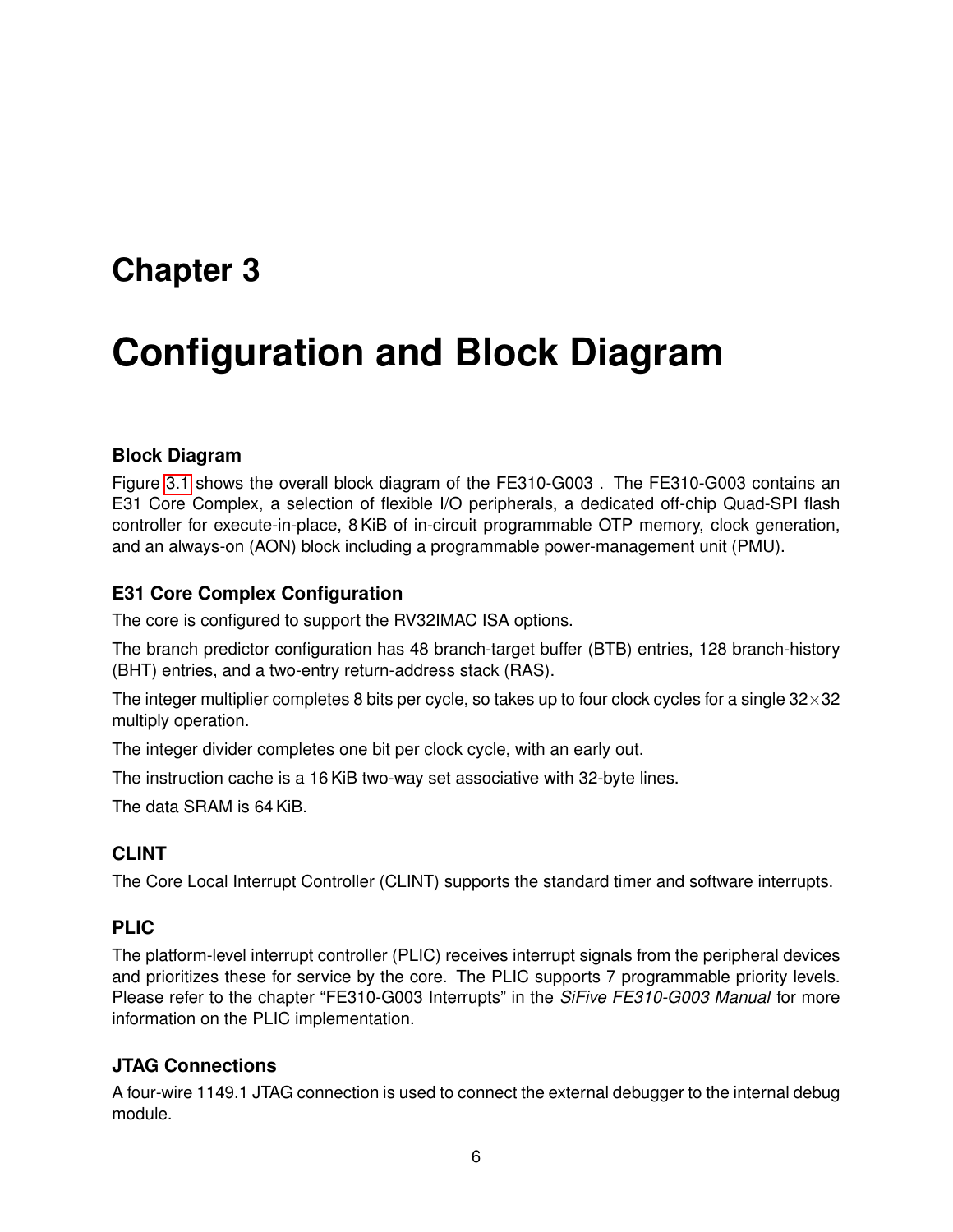<span id="page-10-3"></span>

**Figure 3.1:** FE310-G003 top-level block diagram.

#### <span id="page-10-0"></span>**Debug Module**

The debug module is accessed over JTAG, and has support for two programmable hardware breakpoints. The debug RAM has 28 bytes of storage.

### <span id="page-10-1"></span>**Quad-SPI Flash**

A dedicated quad-SPI (QSPI) flash interface is provided to hold code and data for the system. The QSPI interface supports burst reads of 32 bytes over TileLink to accelerate instruction cache refills. The QSPI can be programmed to support eXecute-In-Place modes to reduce SPI command overhead on instruction cache refills. The QSPI interface also supports single-word data reads over the primary TileLink interface, as well as programming operations using memory-mapped control registers.

### <span id="page-10-2"></span>**GPIO Complex**

The GPIO complex manages the connection of digital I/O pads to digital peripherals, including SPI, UART, and PWM controllers, as well as for regular programmed I/O operations. FE310-G003 has two additional QSPI controllers in the GPIO block, one with four chip selects and one with one.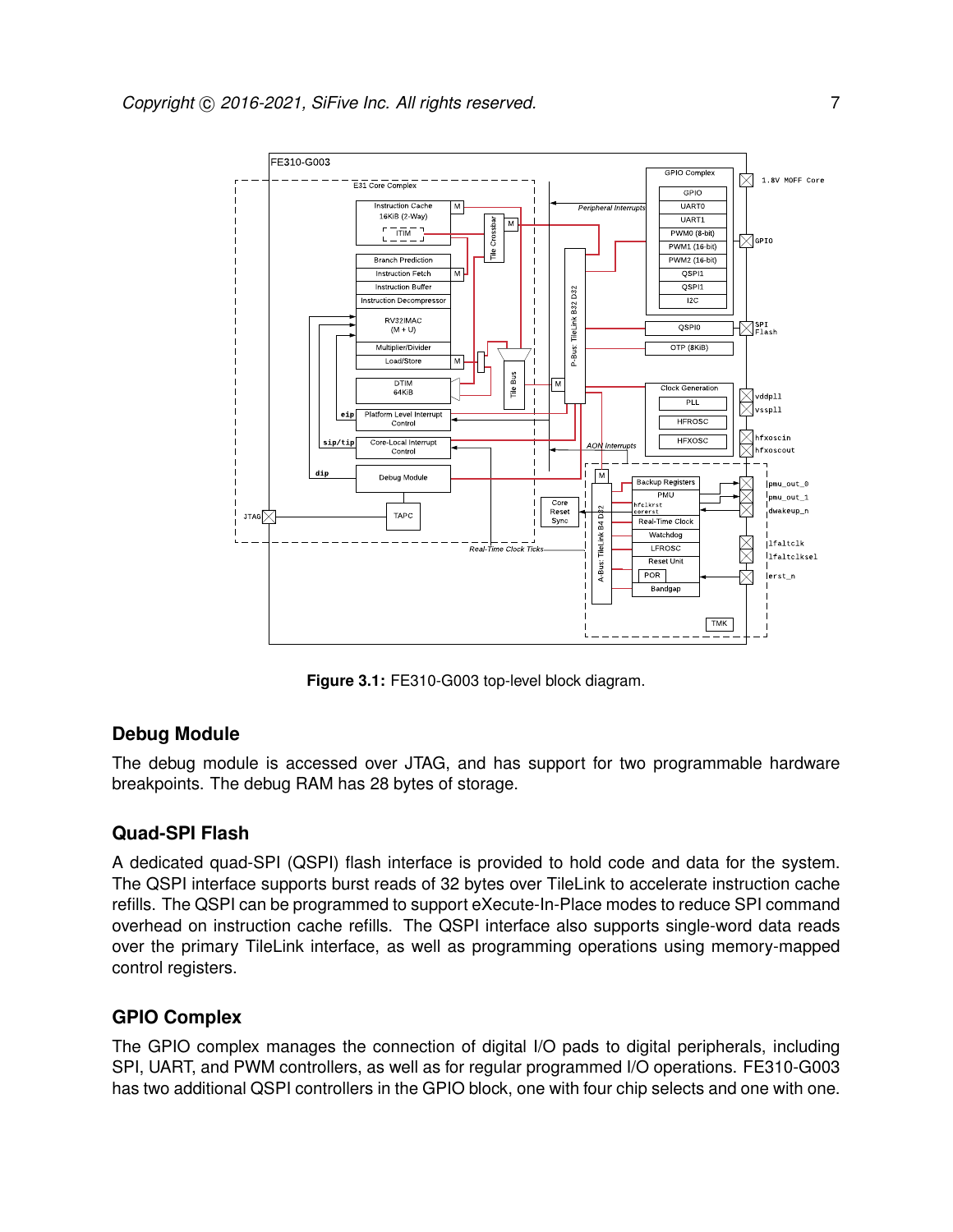FE310-G003 also has two UARTs and one I2C interface. FE310-G003 has three PWM controllers, two with 16-bit precision and one with 8-bit precision.

### <span id="page-11-0"></span>**Always-On (AON) Block**

The AON block contains the reset logic for the chip, an on-chip low-frequency oscillator, a watchdog timer, connections for an off-chip low-frequency clock source, the real-time clock, a programmable power-management unit, and  $16\times32$ -bit backup registers that retain state while the rest of the chip is powered down.

The AON can be instructed to put the system to sleep. The AON can be programmed to exit sleep mode on a real-time clock interrupt or when the external digital wakeup pin, dwakeup n, is pulled low. The dwakeup\_n input supports wired-OR connections of multiple wakeup sources.

### <span id="page-11-1"></span>**Power Supply**

FE310-G003 requires two dedicated power rails providing 1.8 V power to the core logic, and 3.3 V to the I/O pads and always on block.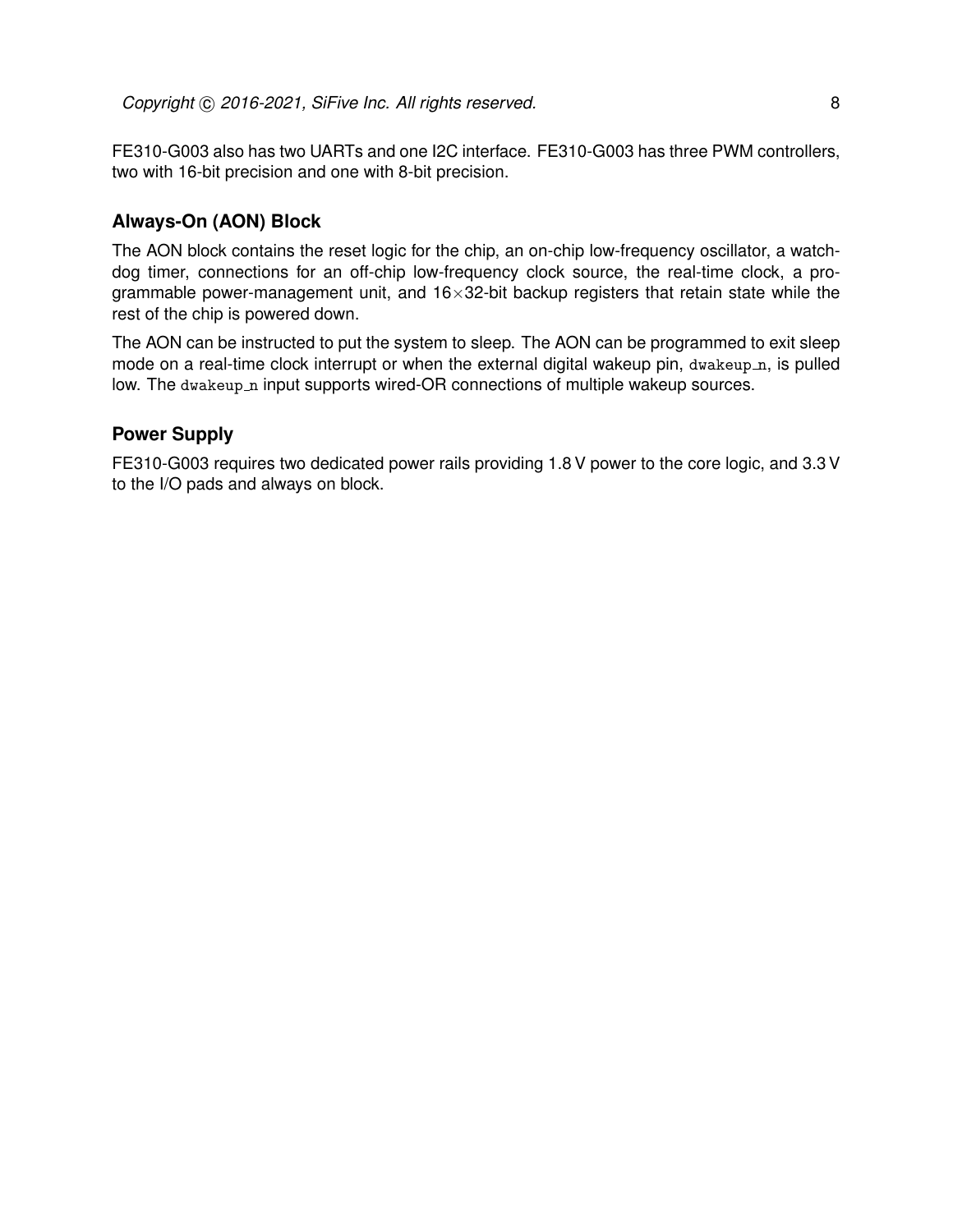# <span id="page-12-0"></span>**FE310-G003 Electrical Specifications**

**Note:** Electrical specifications without MIN and/or MAX values are not thoroughly tested in production, and are provided for reference only. Except where otherwise noted, the typical electrical parameters are specified under the following conditions: Ambient Temperature 27C, VDD Supply Voltage 1.8V, IVDD Supply Voltage 3.3V, Processor Clock 16MHz crystal. *These specifications are subject to change without notice.*

| Symbol       | Parameter                  | <b>Conditions</b> | Min | Typ | <b>Max</b> | <b>Units</b> |
|--------------|----------------------------|-------------------|-----|-----|------------|--------------|
| <b>IIVDD</b> | <b>IVDD Supply Current</b> | ACTIVE, 16MHz     |     |     |            | mA           |
|              |                            | ACTIVE, 150MHz    |     | 13  |            | mA           |
| <b>IVDD</b>  | <b>VDD Supply Current</b>  | ACTIVE, 16MHz     |     |     |            | mA           |
|              |                            | ACTIVE, 150MHz    |     | 90  |            | mA           |

**Table 4.1:** FE310-G003 Supply Voltage and Current Characteristics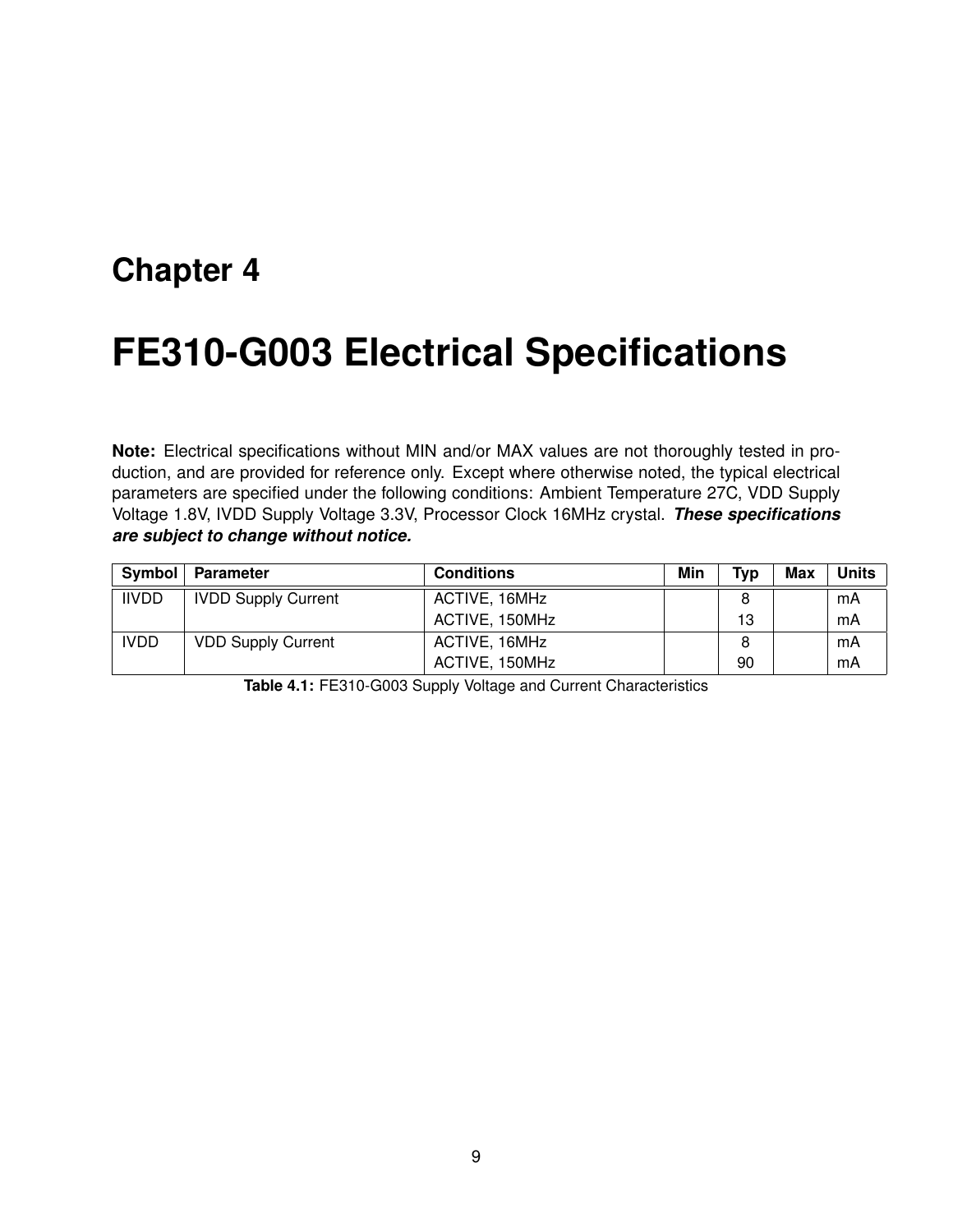| Symbol      | <b>Parameter</b>                                    | <b>Conditions</b>        | Min            | <b>Typ</b> | <b>Max</b> | <b>Units</b> |
|-------------|-----------------------------------------------------|--------------------------|----------------|------------|------------|--------------|
| VIL         | Input Voltage LOW Threshold                         | <b>GPIO</b>              |                |            | 0.8        | $\vee$       |
| VIH         | Input Voltage HIGH Threshold                        | <b>GPIO</b>              | $\overline{2}$ |            |            | $\vee$       |
| VOL         | Output Voltage LOW                                  | GPIO, DS=0, 1mA DC Load  |                | 20         |            | mV           |
|             |                                                     | GPIO, DS=1, 1mA DC Load  |                | 16         |            | mV           |
|             |                                                     | GPIO, DS=1, 8mA DC Load  |                | 280        | 400        | mV           |
|             |                                                     | GPIO, DS=0, 20mA DC Load |                | 380        |            | mV           |
| <b>VOH</b>  | Output Voltage HIGH, with<br>respect to VDDIO       | GPIO, DS=0, 1mA DC Load  |                | $-18$      |            | mV           |
|             |                                                     | GPIO, DS=1, 1mA DC Load  |                | $-14$      |            | mV           |
|             |                                                     | GPIO, DS=1, 8mA DC Load  | $-900$         | $-290$     |            | mV           |
|             |                                                     | GPIO, DS=0, 20mA DC Load |                | $-400$     |            | mV           |
| IOL         | <b>Output Current LOW</b>                           | GPIO, DS=0, VGPIO=0.3V   |                | 16         |            | mA           |
|             |                                                     | GPIO, DS=1, VGPIO=0.3V   | 11.5           | 21         |            | mA           |
| <b>IOH</b>  | <b>Output Current HIGH</b>                          | GPIO, DS=0, VGPIO=3.0V   |                | $-15$      |            | mA           |
|             |                                                     | GPIO, DS=1, VGPIO=3.0V   | 12.7           | $-21$      |            | mA           |
| <b>IPUL</b> | Output Pull-Up Current                              | GPIO, VGPIO=0V           |                | $-85$      |            | uA           |
|             | $(PUE=1)$                                           | GPIO, VGPIO=2V           |                | $-75$      |            | uA           |
| <b>ILKH</b> | Input Leakage, HIGH                                 | GPIO, VGPIO=3.3V         |                | 200        |            | pA           |
| <b>ILKL</b> | Input Leakage, LOW                                  | GPIO, VGPIO=0V           |                | $-100$     |            | рA           |
| Ш           | Input Leakage Current @<br>VI=3.3V or 0V            | <b>GPIO</b>              |                |            | $+1$       | uA           |
| IOZ         | Tri-state Output Leakage<br>Current @ VO=3.3V or 0V | <b>GPIO</b>              |                |            | $\pm$ 1    | uA           |

**Table 4.2:** FE310-G003 Input/Output Characteristics

| Symbol       | <b>Parameter</b>                                                 | <b>Conditions</b> | Min | Tvp | Max | <b>Units</b> |
|--------------|------------------------------------------------------------------|-------------------|-----|-----|-----|--------------|
| <b>FLFRO</b> | Low Frequency Ring Oscillator<br><b>Center Frequency</b>         |                   | 6   | 25  | 42  | kHz          |
| <b>FHFRO</b> | <b>High Frequency Ring Oscillator</b><br><b>Center Frequency</b> |                   | 20  | 75  | 130 | <b>MHz</b>   |
| <b>FMAX</b>  | Maximum Tested Operating<br>Frequency                            |                   |     | 150 |     | <b>MHz</b>   |

**Table 4.3:** FE310-G003 AC Characteristics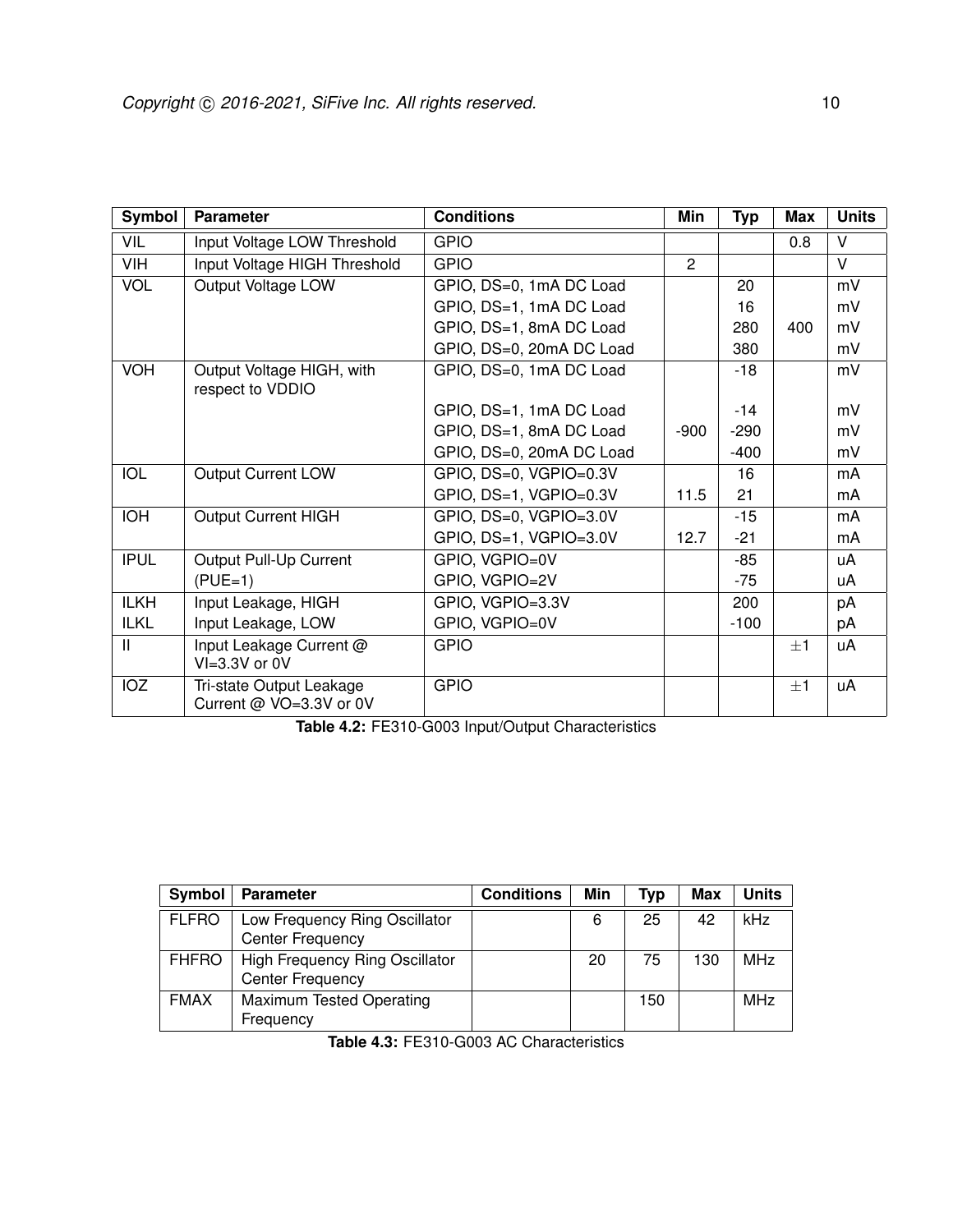# <span id="page-14-0"></span>**FE310-G003 Application Notes and Errata**

### <span id="page-14-1"></span>**Boot Code**

The FE310-G003 boots by jumping to the beginning of the OTP memory and executing code found there. Devices may be shipped with or without the OTP programmed, and pre-programmed OTP code will vary depending on the application.

Please refer to the OTP Application Notes section of this datasheet for more information on programming the OTP.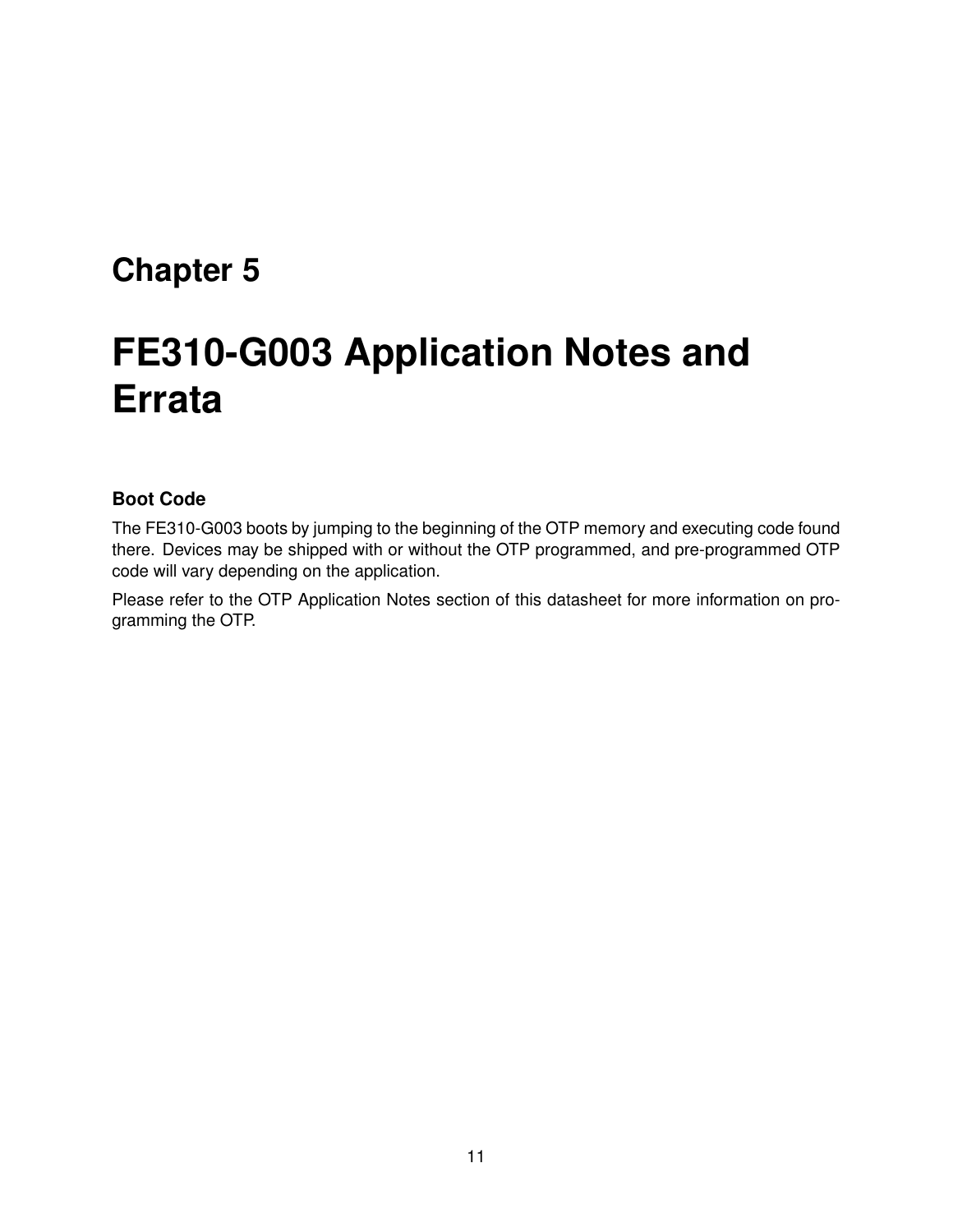# <span id="page-15-0"></span>**FE310-G003 OTP Application Notes**

### <span id="page-15-1"></span>**OTP Programming Warnings**

**Warning:** Improper use of the One Time Programmable (OTP) memory may result in a nonfunctional device and/or unreliable operation.

- OTP Memory must be programmed following the procedure outlined below *exactly*.
- OTP Memory is designed to be programmed or accessed only while the system clock is running between 1MHz and 37MHz.
- OTP Memory must be programmed **only** while the power supply voltages remain within specification.

#### <span id="page-15-2"></span>**OTP Programming Procedure**

- 1. LOCK the otp:
	- (a) Writing  $0x1$  to  $otp\_lock$
	- (b) **Check that 0x1 is read back from** otp\_lock.
	- (c) Repeat this step until 0x1 is read successfully.
- 2. SET the programming voltages by writing the following values:

```
otp_mrr=0x4
otp_mpp=0x0
otp_vppen=0x0
```
- 3. WAIT 20us for the programming voltages to stabilize
- 4. ADDRESS the memory by setting otp\_a
- 5. WRITE **one bit at a time**:
	- (a) set **only** the bit you want to write high in  $otp_{d}$
	- (b) Bring otp ck HIGH for 50us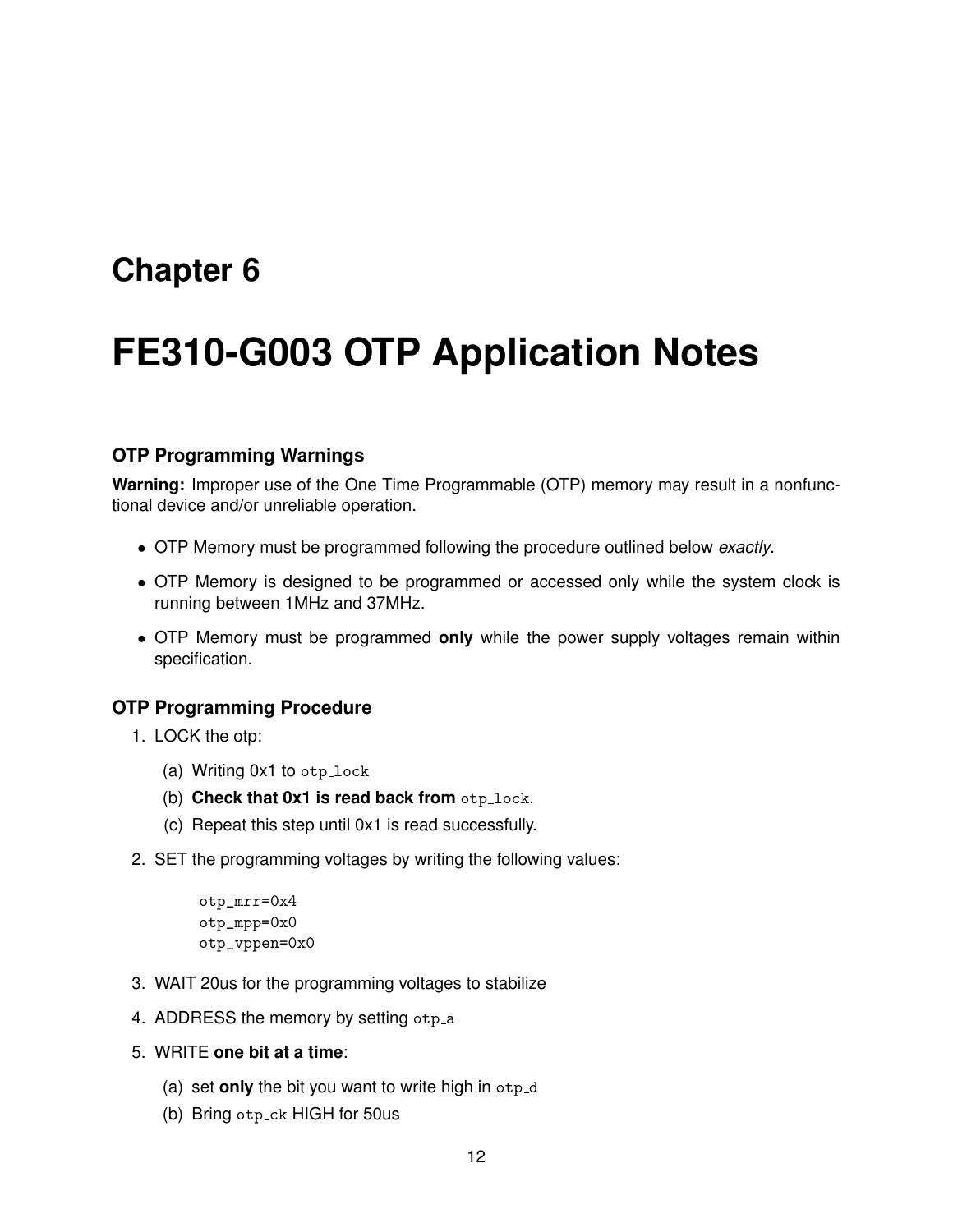(c) Bring otp\_ck LOW.

Note that this means only one bit of otp<sub>-d</sub> should be high at any time.

- 6. VERIFY the written bits setting otp\_mrr=0x9 for read margin.
- 7. SOAK any verification failures by repeating steps 2-5 using 400us pulses.
- 8. REVERIFY the rewritten bits setting otp\_mrr=0xF. Steps 7,8 may be repeated up to 10 times before failing the part.
- 9. UNLOCK the otp by writing 0x0 to otp\_lock.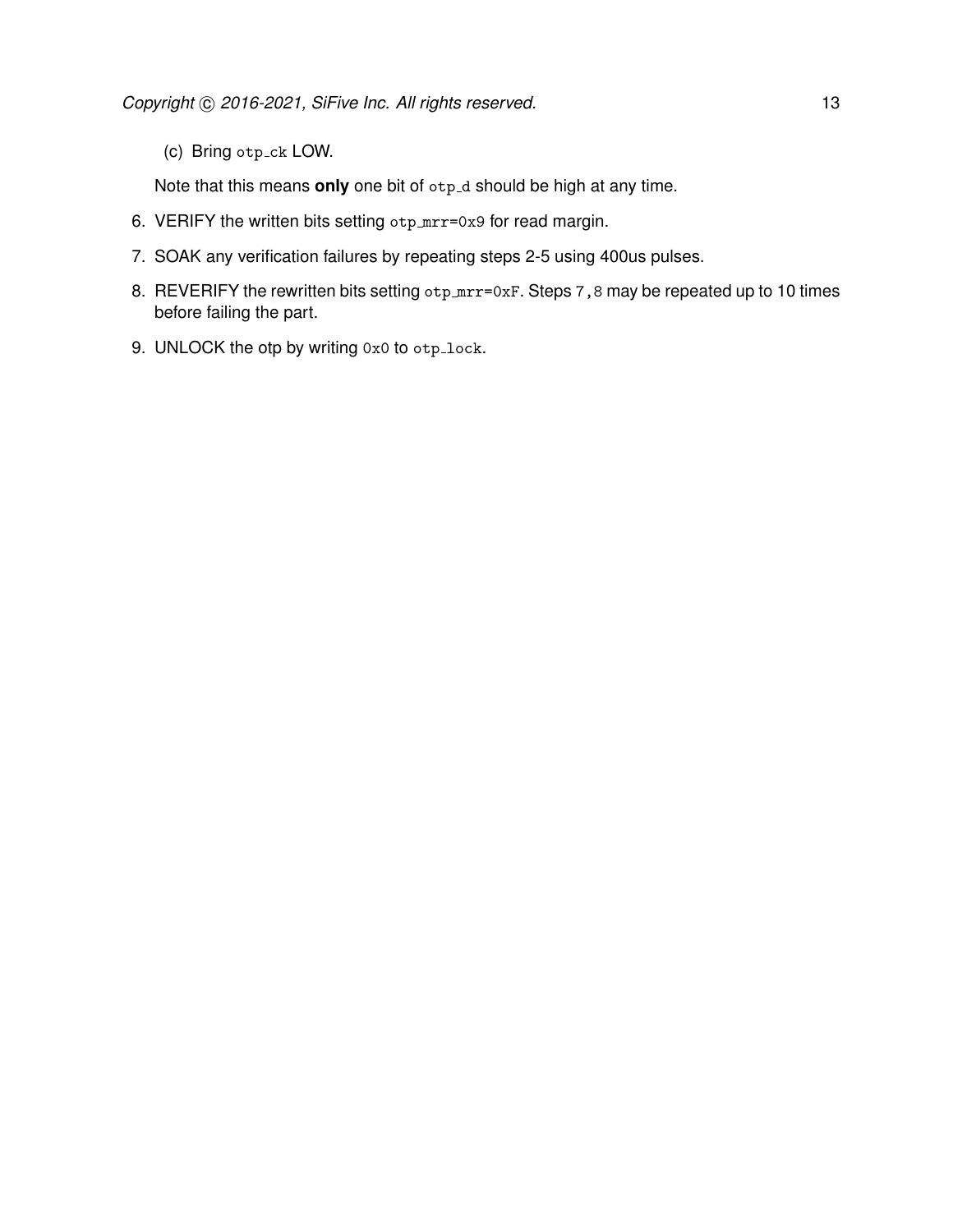# <span id="page-17-0"></span>**FE310-G003 Package Information**

#### <span id="page-17-1"></span>**Package Outline Drawing - 48QFN**

The FE310-G003 is offered in a convenient 48-lead 6x6 QFN package ( 0.4mm lead pitch ). The exposed paddle ( Pin 49 ) should be connected directly to the ground plane.



6mm x 6mm 48-Lead QFN (0.4mm Pad Pitch)

**Figure 7.1:** 48QFN Package Outline Drawing ( 0.4mm pitch )